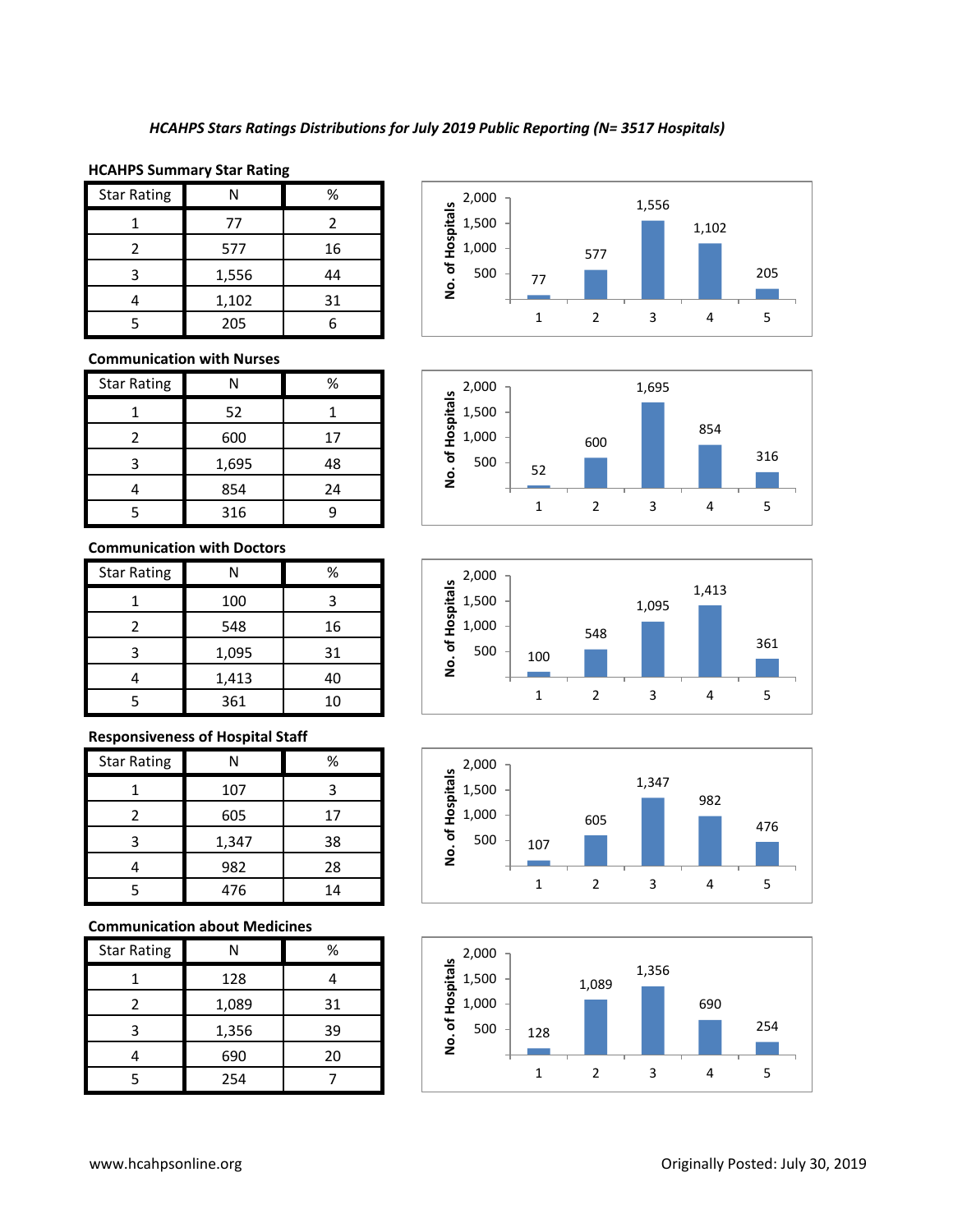#### **Cleanliness of Hospital Environment**

| <b>Star Rating</b> |       | %  |
|--------------------|-------|----|
|                    | 265   | 8  |
| 2                  | 1,321 | 38 |
| ੨                  | 1,029 | 29 |
|                    | 771   | 22 |
|                    | 131   |    |

## **Quietness of Hospital Environment**

| <b>Star Rating</b> |       | %  |
|--------------------|-------|----|
|                    | 466   | 13 |
| 2                  | 758   | 22 |
| 3                  | 1,118 | 32 |
|                    | 807   | 23 |
| 5                  | 368   | 10 |

# **Discharge Information**

| <b>Star Rating</b> |       | %  |
|--------------------|-------|----|
|                    | 171   | 5  |
| 2                  | 512   | 15 |
| 3                  | 1,121 | 32 |
|                    | 1,424 | 40 |
|                    | 289   |    |

# **Care Transition**

| <b>Star Rating</b> | Ν     | %  |
|--------------------|-------|----|
|                    | 342   | 10 |
| 2                  | 618   | 18 |
| ੨                  | 1,127 | 32 |
|                    | 1,287 | 37 |
|                    | 143   |    |

# **Hospital Rating**

| <b>Star Rating</b> |       | %  |
|--------------------|-------|----|
|                    | 66    | 2  |
| 2                  | 315   |    |
| ว                  | 1,311 | 37 |
|                    | 1,491 | 42 |
|                    | 334   |    |